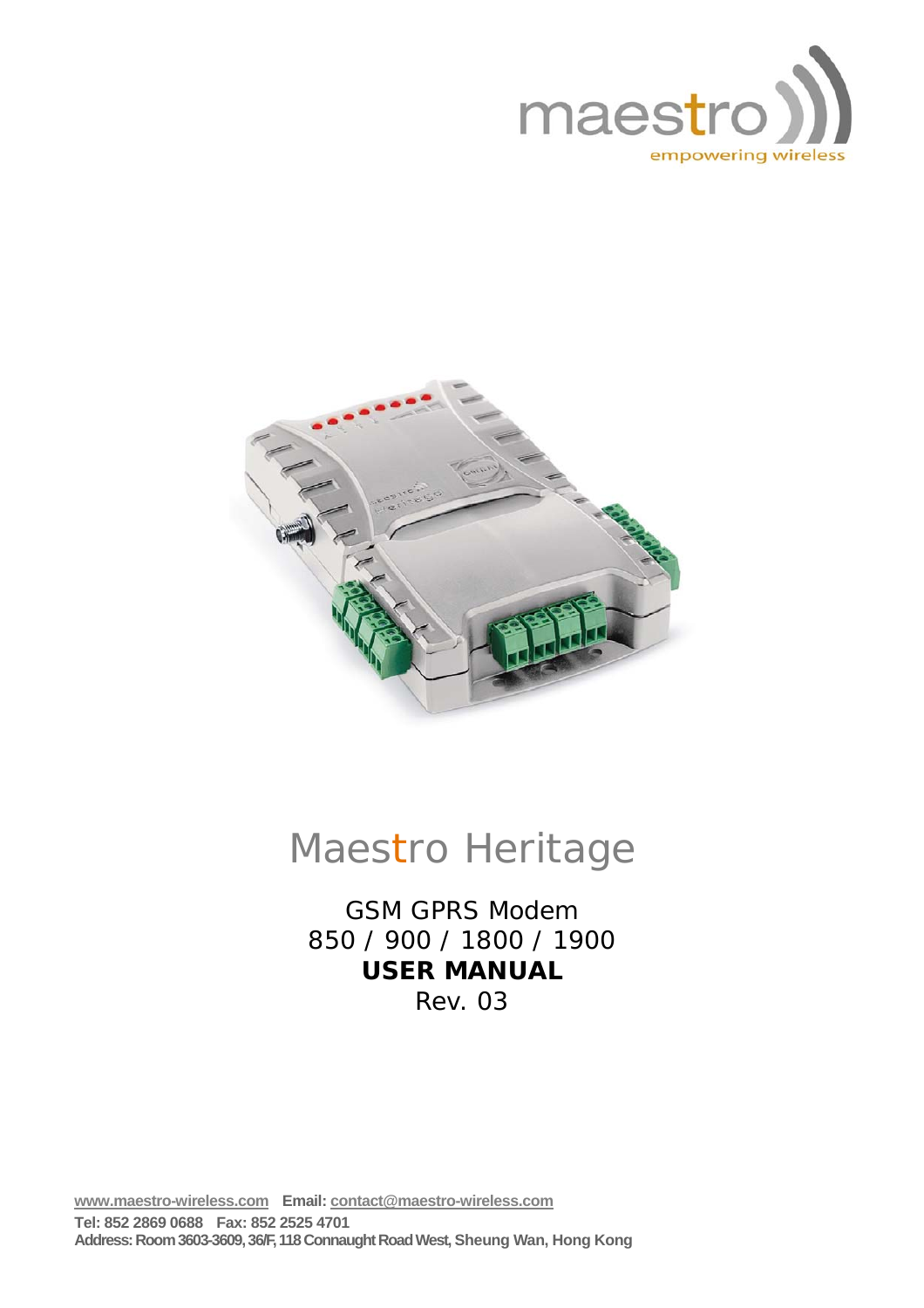<span id="page-1-0"></span>

## **REVISION HISTORY**

| Rev. | Date         | <b>Details</b> | Originated by |
|------|--------------|----------------|---------------|
| 00   | 11 Sept 2007 | First release  | K.K Chan      |
| 01   | 04 Oct 2007  | Second release | K.K Chan      |
| 02   | 04 Jan 2008  | Third release  | K.K Chan      |
| 03   | 28 Jan 2008  | Fourth release | Cecile Lin    |

This manual is written without any warranty.

**Maestro Wireless Solution Ltd.** reserves the right to modify or improve the product and its accessories which can also be withdrawn without prior notice.

Besides, our company stresses the fact that the performance of the product as well as accessories depends not only on the proper conditions of use, but also on the environment around the places of use.

**Maestro Wireless Solution Ltd.** assumes no liability for damage incurred directly or indirectly from errors, omissions or discrepancies between the modem and the manual.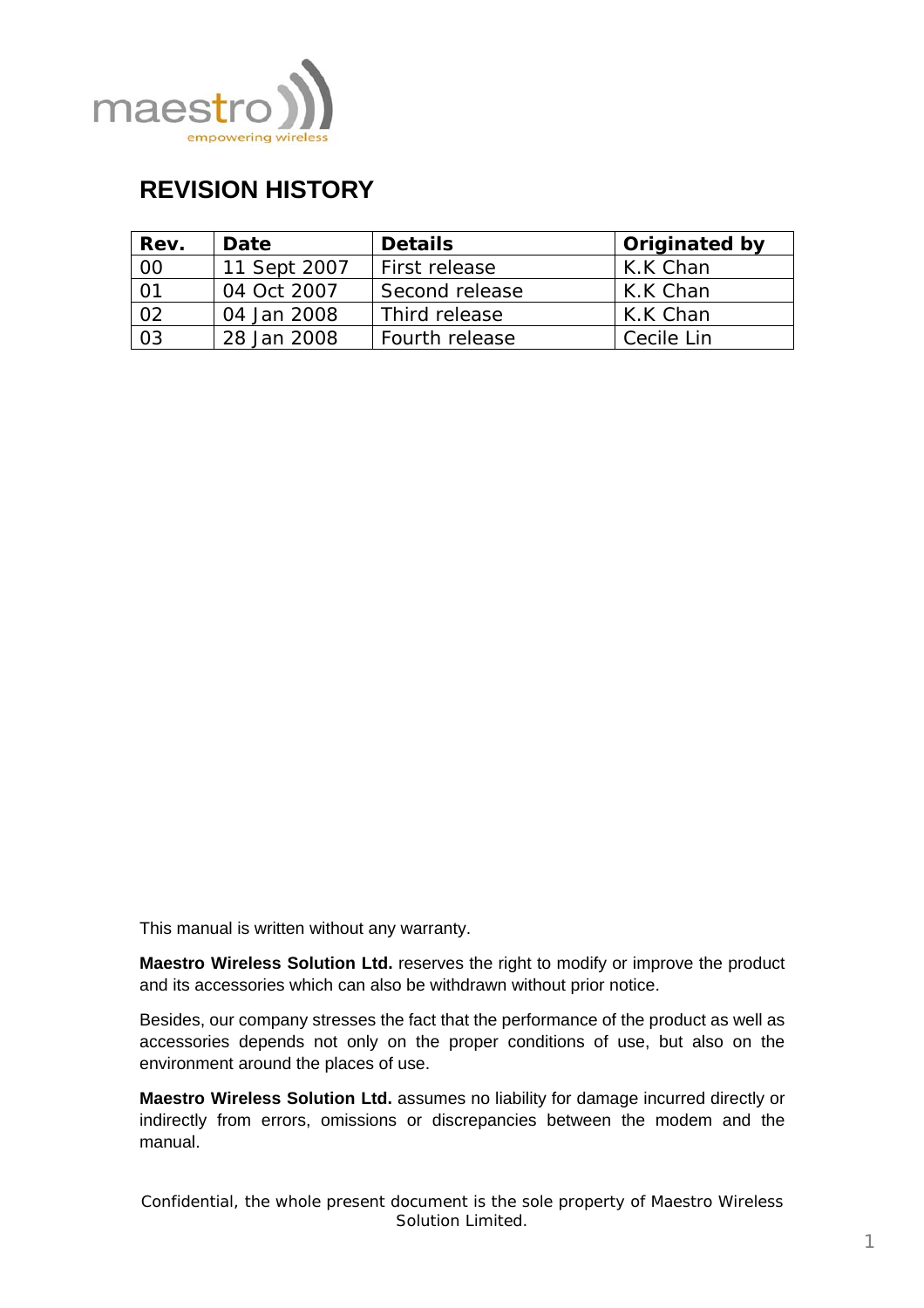<span id="page-2-0"></span>

## **TABLE OF CONTENTS**

| c. 9-Pin D-Sub Female connector (RS232) 5                          |  |
|--------------------------------------------------------------------|--|
|                                                                    |  |
|                                                                    |  |
|                                                                    |  |
|                                                                    |  |
|                                                                    |  |
|                                                                    |  |
|                                                                    |  |
| CHAPTER 3: WORKING WITH MAESTRO HERITAGE  9                        |  |
| 1. Checking the modem (using Microsoft Windows XP                  |  |
|                                                                    |  |
|                                                                    |  |
|                                                                    |  |
|                                                                    |  |
|                                                                    |  |
|                                                                    |  |
| 2. The modem's LED lights but does not blink long time after power |  |
|                                                                    |  |
| 3. The modem does not respond to the terminal program 14           |  |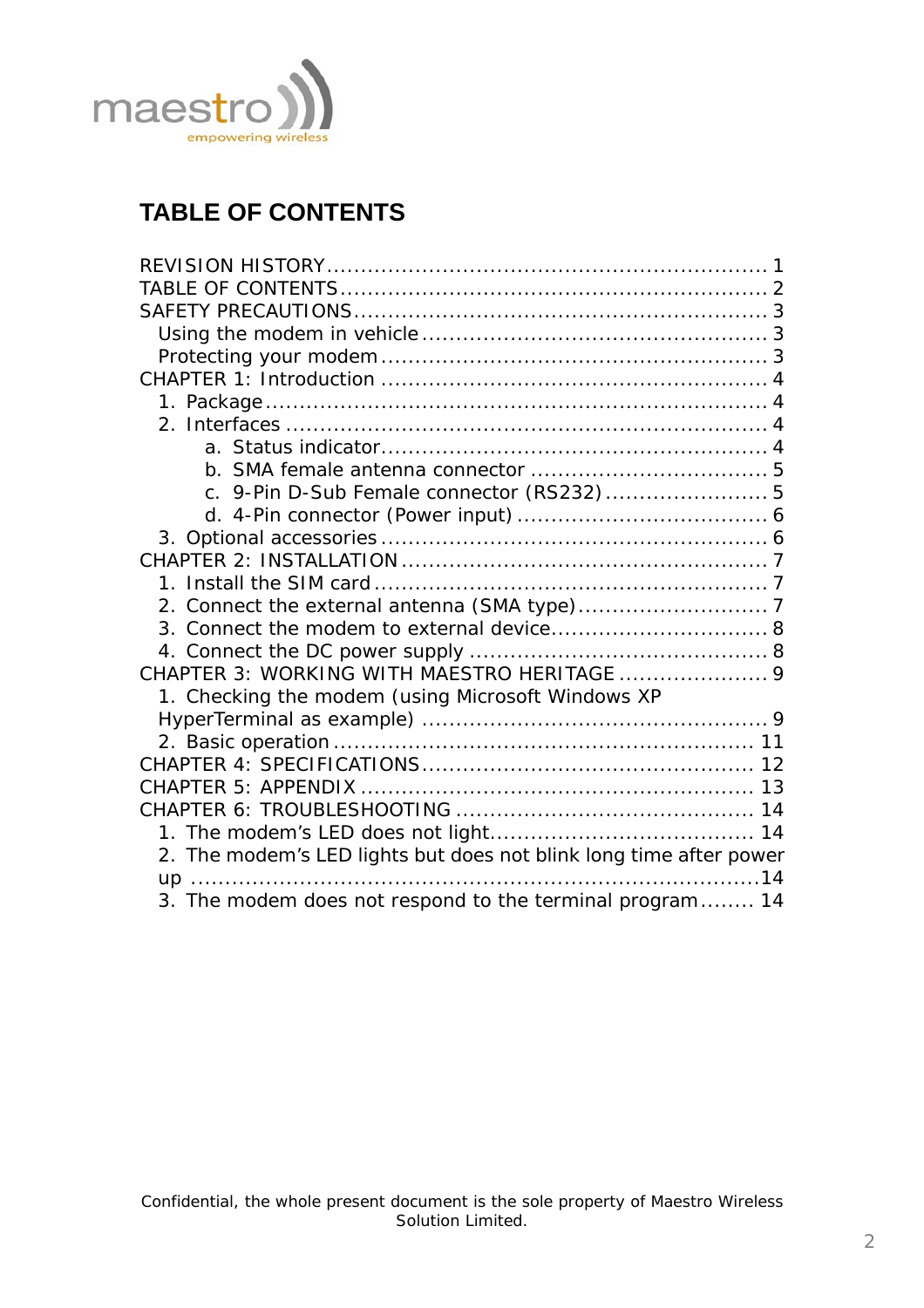<span id="page-3-0"></span>

## **SAFETY PRECAUTIONS**

- The modem generates radio frequency (RF) power. When using the modem care must be taken on safety issues related to RF interference as well as regulations of RF equipment.
- Do not use your phone in aircraft, hospitals, petrol stations or in places where using GSM products is prohibited.
- Be sure that the modem will not be interfering with nearby equipment. For example: pacemakers or medical equipment. The antenna of the modem should be away from computers, office equipment, home appliance, etc.
- An external antenna must be connected to the modem for proper operation. Only used approved antennas with the modem. Please contact authorized dealer on finding an approved antenna.
- Always keep the antenna with minimum safety distance of 26.6 cm or more from human body. Do not put the antenna inside metallic box, containers, etc.

#### *Using the modem in vehicle*

- Check for any regulation or law authorizing the use of GSM in vehicle in your country before installing the modem
- Install the modem by qualified personnel. Consult your vehicle dealer for any possible interference of electronic parts by the modem.
- The modem should be connected to the vehicle's supply system by using a fuse-protected terminal in the vehicle's fuse box
- Be careful when the modem is powered by the vehicle's main battery. The battery may be drained after extended period.

#### *Protecting your modem*

- To ensure error-free usage, please install and operate your modem with care. Do remember the following:
- Do not expose the modem to extreme conditions such as high humidity/rain, high temperatures, direct sunlight, caustic/harsh chemicals, dust, or water.
- Do not try to disassemble or modify the modem. There is no user serviceable part inside and the warranty would be void.
- Do not drop, hit or shake the modem. Do not use the modem under extreme vibrating condition.
- Do not pull the antenna or power supply cable. Attach/ detach by holding the connector.
- Connect the modem only according to the instruction manual. Failure to do it will void the warranty.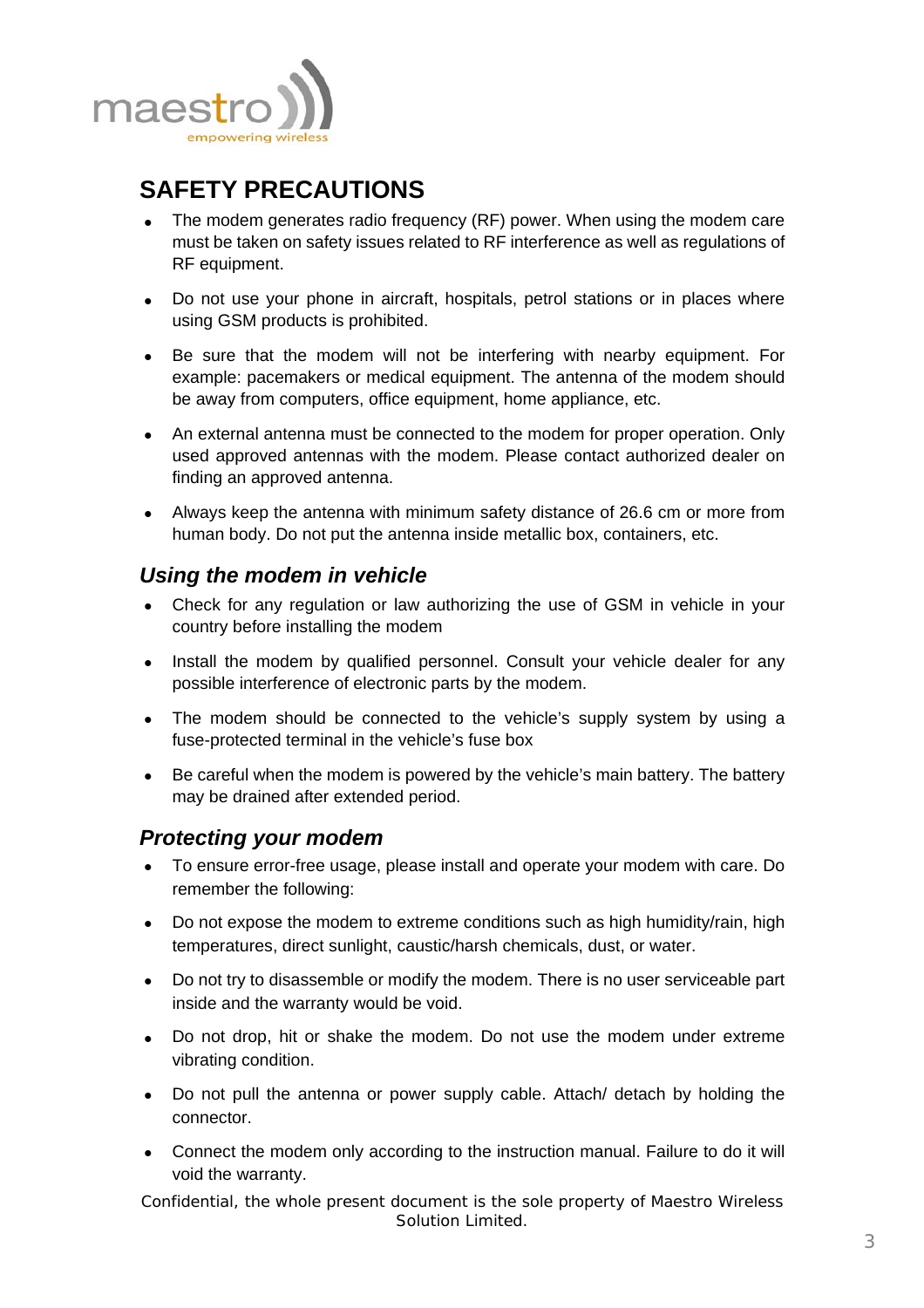<span id="page-4-0"></span>

## **CHAPTER 1: Introduction**

Maestro Heritage is a ready-to-use GSM modem for data, fax and SMS services. It also supports GPRS (Class 10) and EDGE for hi-speed data transfer. Maestro Heritage can be easily controlled by using AT command for all kinds of operations. With standard 9 - pin RS232 port, the Maestro Heritage can be set up with minimal effort.

Maestro Heritage also having an Expansion Slot to make the modem becomes even more powerful. Add-on unit such as Input/Output, Ethernet Router and GPS etc…

### *1. Package*

The Maestro Heritage package should include the following:

- Maestro Heritage x 1
- Power cord with fuse x 1
- Safety note x 1

## *2. Interfaces*



#### **a. Status indicator**

The LED will indicate different status of the modem:

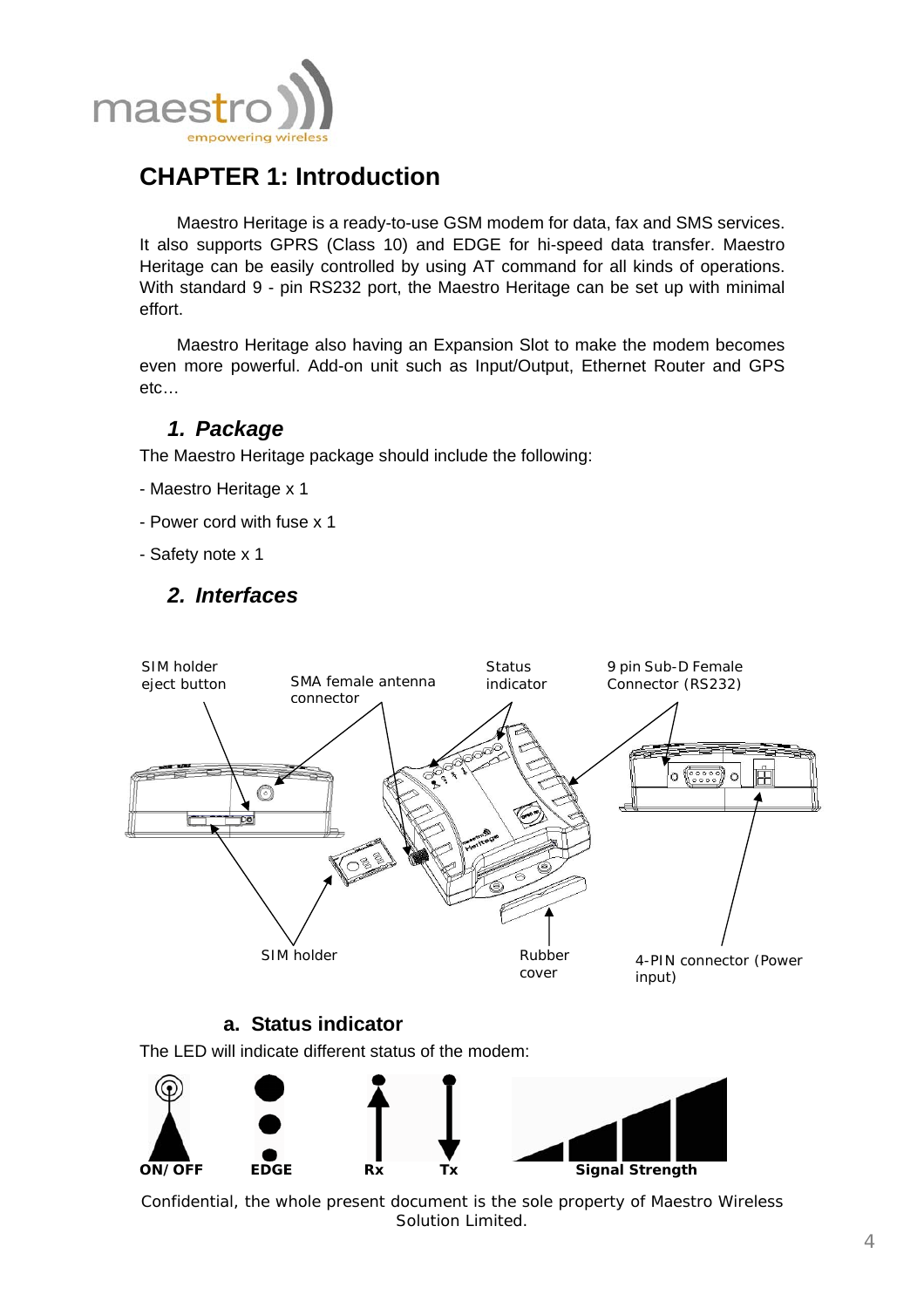<span id="page-5-0"></span>

| <b>Name</b>                                  | <b>Descriptions</b>                                |  |
|----------------------------------------------|----------------------------------------------------|--|
| Signal Strength                              | Strong (CSQ 27 or higher)                          |  |
| Signal Strength                              | Medium $(CSQ 23 - 26)$                             |  |
| Signal Strength                              | Low $(CSO 14 - 22)$                                |  |
| Signal Strength                              | Weak $(CSO 1 - 13)$                                |  |
| <b>Rx</b>                                    | Data receive over TCP/UDP                          |  |
| Tx.                                          | Data transmit over TCP/UDP                         |  |
| EDGE                                         | Availability of EDGE                               |  |
| <b>GSM Status</b>                            | OFF – Modem is off                                 |  |
|                                              | On – Modem is not registered to GSM network        |  |
|                                              | Slow blinking – Modem is registered to GSM network |  |
| Fat blinking – Modem is in GSM communication |                                                    |  |

#### **b. SMA female antenna connector**

Connect this to an external antenna with SMA male connector. Make sure the antenna is for the GSM 900 / 1800 or GSM 850 / 1900 frequency with impedance of 50ohm, and also connector is secured tightly.

#### **c. 9-Pin D-Sub Female connector (RS232)**

The connector provides serial link to the modem



Sub-D 9 pin

| Pin number | <b>Name</b> | <b>EIA designation</b> | <b>Type</b> |
|------------|-------------|------------------------|-------------|
|            | <b>DCD</b>  | Data Carrier Detect    | Output      |
| 2          | <b>RXD</b>  | Receive Data           | Output      |
| 3          | TXD         | Transmit Data          | Input       |
| 4          | <b>DTR</b>  | Data Terminal Ready    | Input       |
| 5          | <b>GND</b>  | Ground                 | Ground      |
| 6          | <b>DSR</b>  | Data Set Ready         | Output      |
|            | <b>RTS</b>  | <b>Request To Send</b> | Input       |
| 8          | <b>CTS</b>  | Clear To Send          | Output      |
| 9          | RI          | Ring Indicator         | Output      |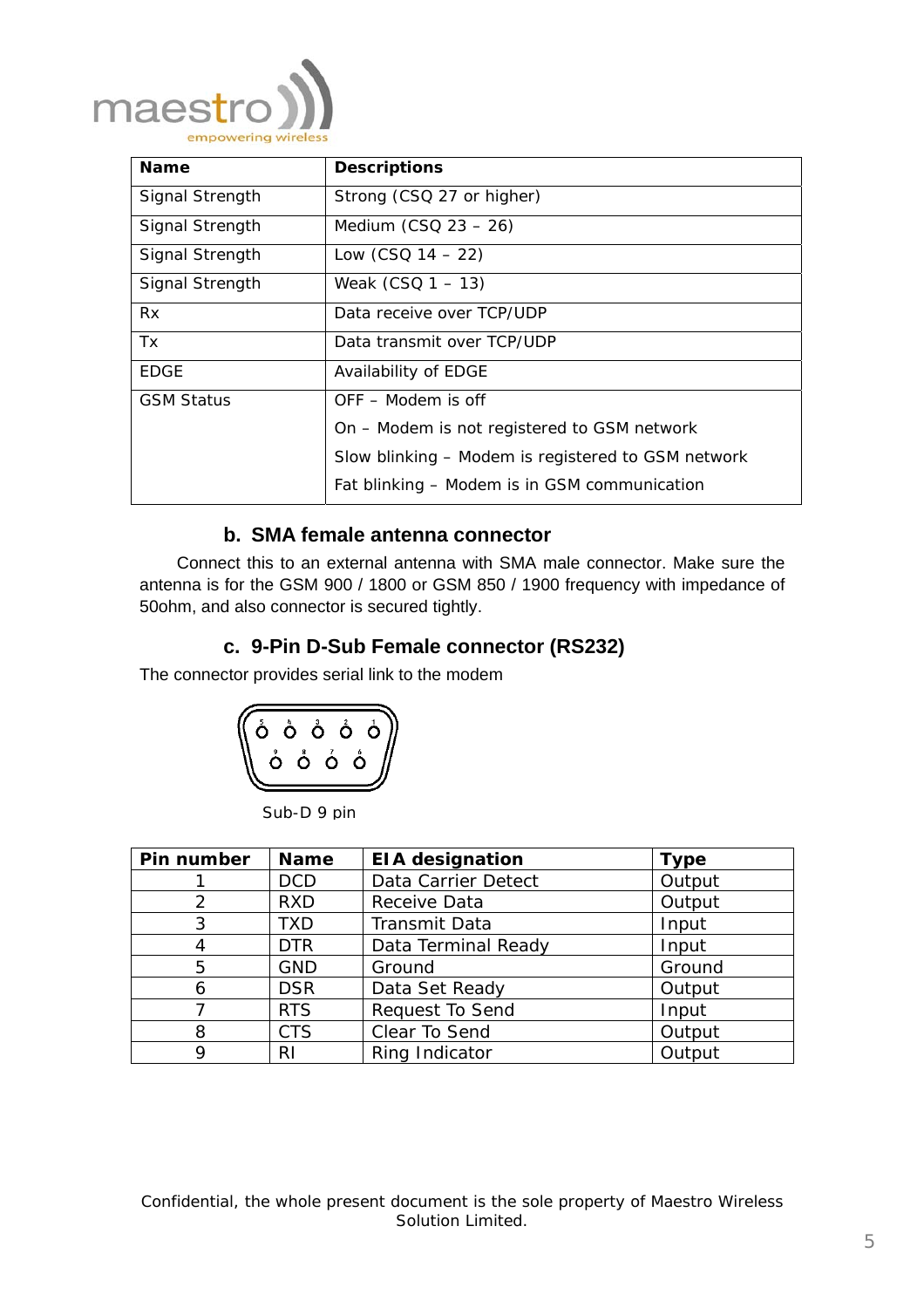<span id="page-6-0"></span>

### **d. 4-Pin connector (Power input)**

A cable, included in the package shall be used for power supply connection:



#### Pin assignment of 4-Pin connector

| Pin number   Name |           | <b>Functions</b>        |
|-------------------|-----------|-------------------------|
|                   | Not used  | None                    |
|                   | Not used  | None                    |
|                   | POWER -   | DC power negative input |
|                   | $POWFR +$ | DC power positive input |

#### **3. Optional accessories**

You may contact your sales agent for the following optional accessories:

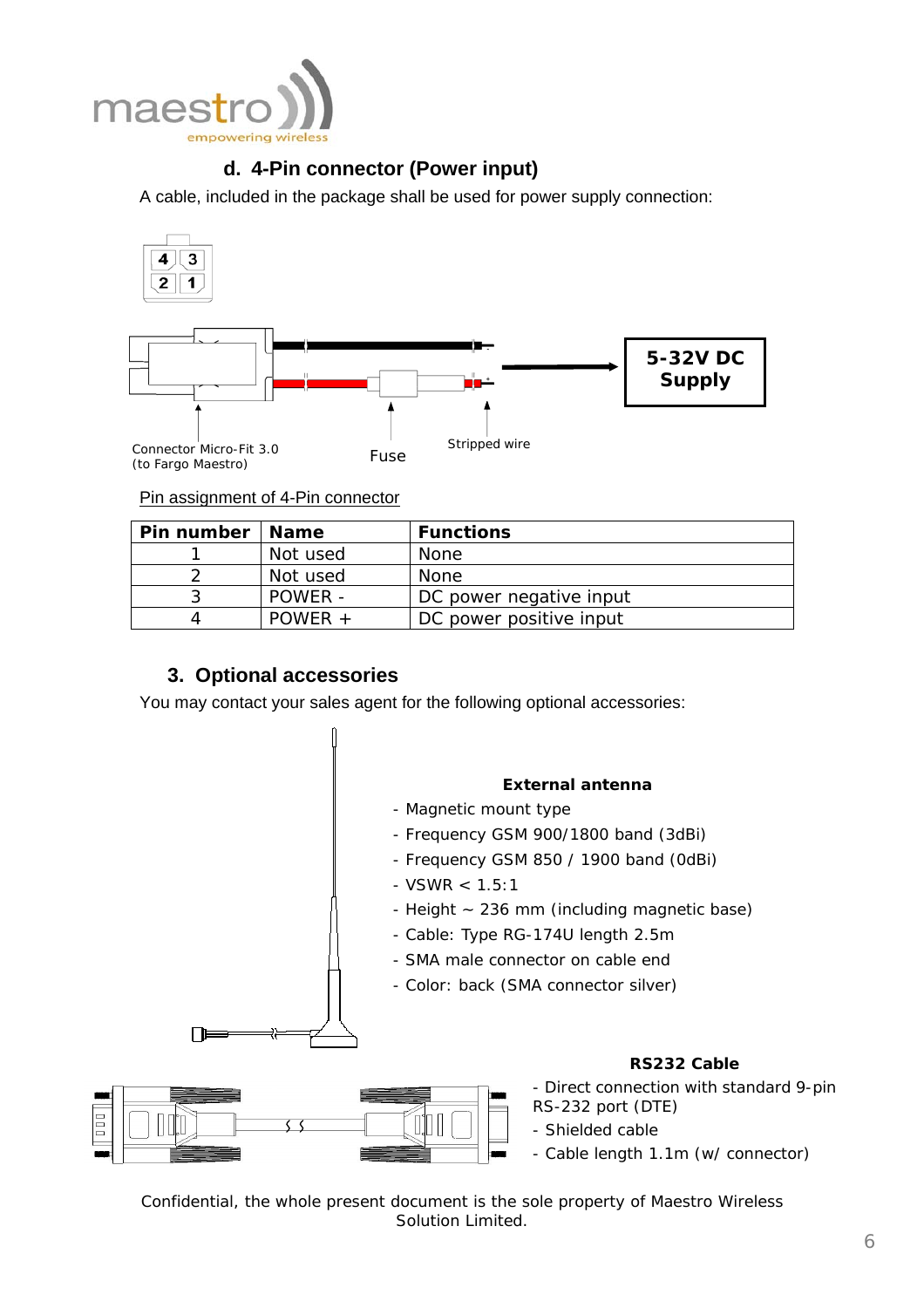<span id="page-7-0"></span>

## **CHAPTER 2: INSTALLATION**

## *1. Install the SIM card*

Use a ball pen or paper clip to press the SIM holder eject button. The SIM holder will come out a little. Then take out the SIM holder.

Note: DO NOT pull out the SIM holder without pushing the ejector.

Put the SIM card to the tray; make sure it has completely sat on the tray. Put the tray back into the slot.

## *2. Connect the external antenna (SMA type)*

Connect this to an external antenna with SMA male connector. Make sure the antenna is for the GSM 900/1800 or GSM 850 / 1900 frequency with impedance of 50ohm, and also connector is secured tightly.

Note: Please use antenna designed for GSM 900/1800 or GSM 850 / 1900 MHz operation. Incorrect antenna will affect communication and even damage the modem.

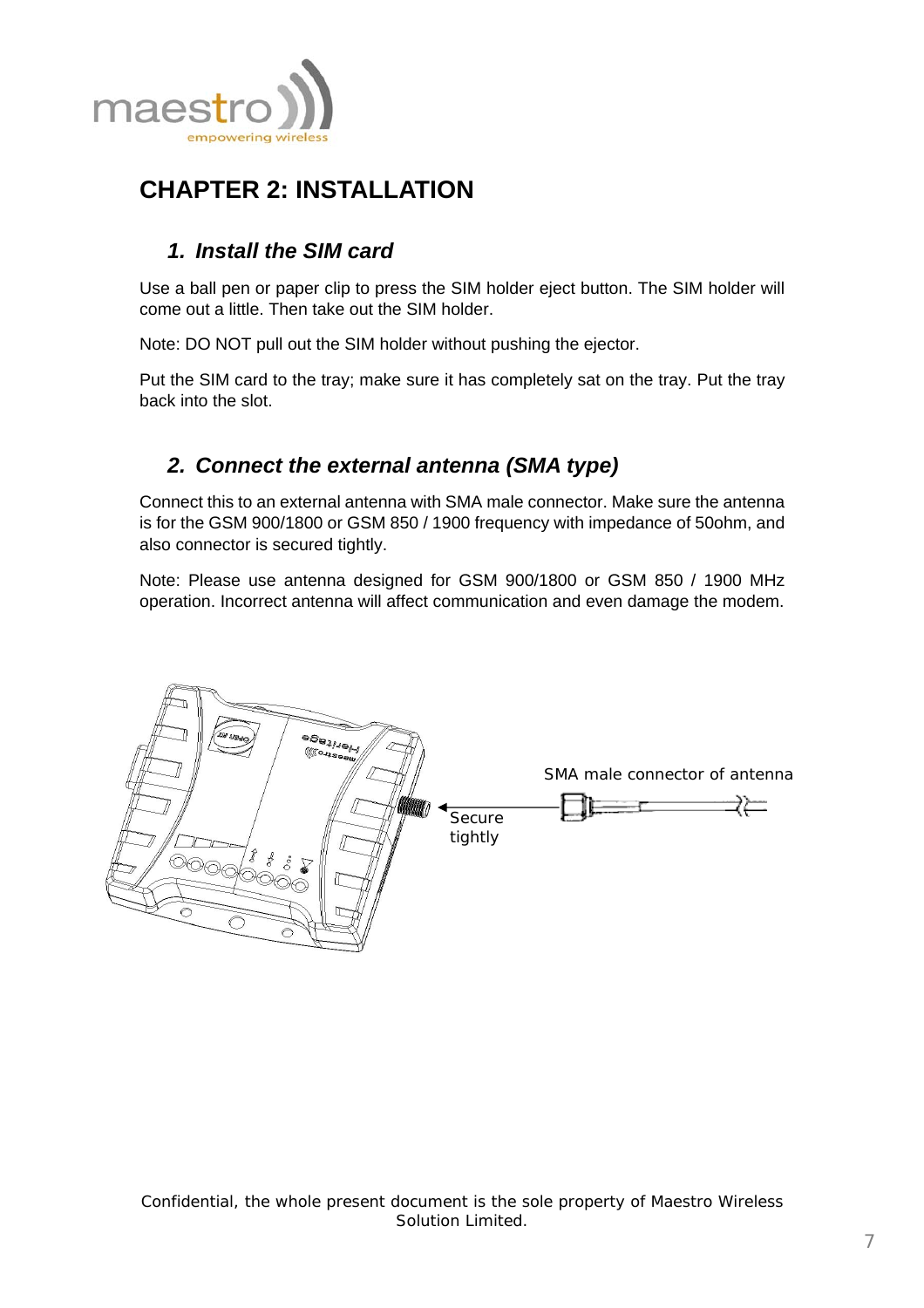<span id="page-8-0"></span>

### *3. Connect the modem to external device*

You can use the RS232 cable to connect the modem's Sub-D connector to external controller/computer.

Connection example using RS232 cable:



## *4. Connect the DC power supply*

Connect the open ending of the inducted power cord to a DC supply. Refer to the following for power supply requirement.

| Input voltage range | $5V - 32V$        |
|---------------------|-------------------|
| Rated current       | $1500 \text{ mA}$ |



Connect the connector to the modem. The modem will turn on automatically.

The status indicator on the modem will be lit when power on. After a few seconds it will go flashing slowly (registered to the network successfully refer 1.2.1).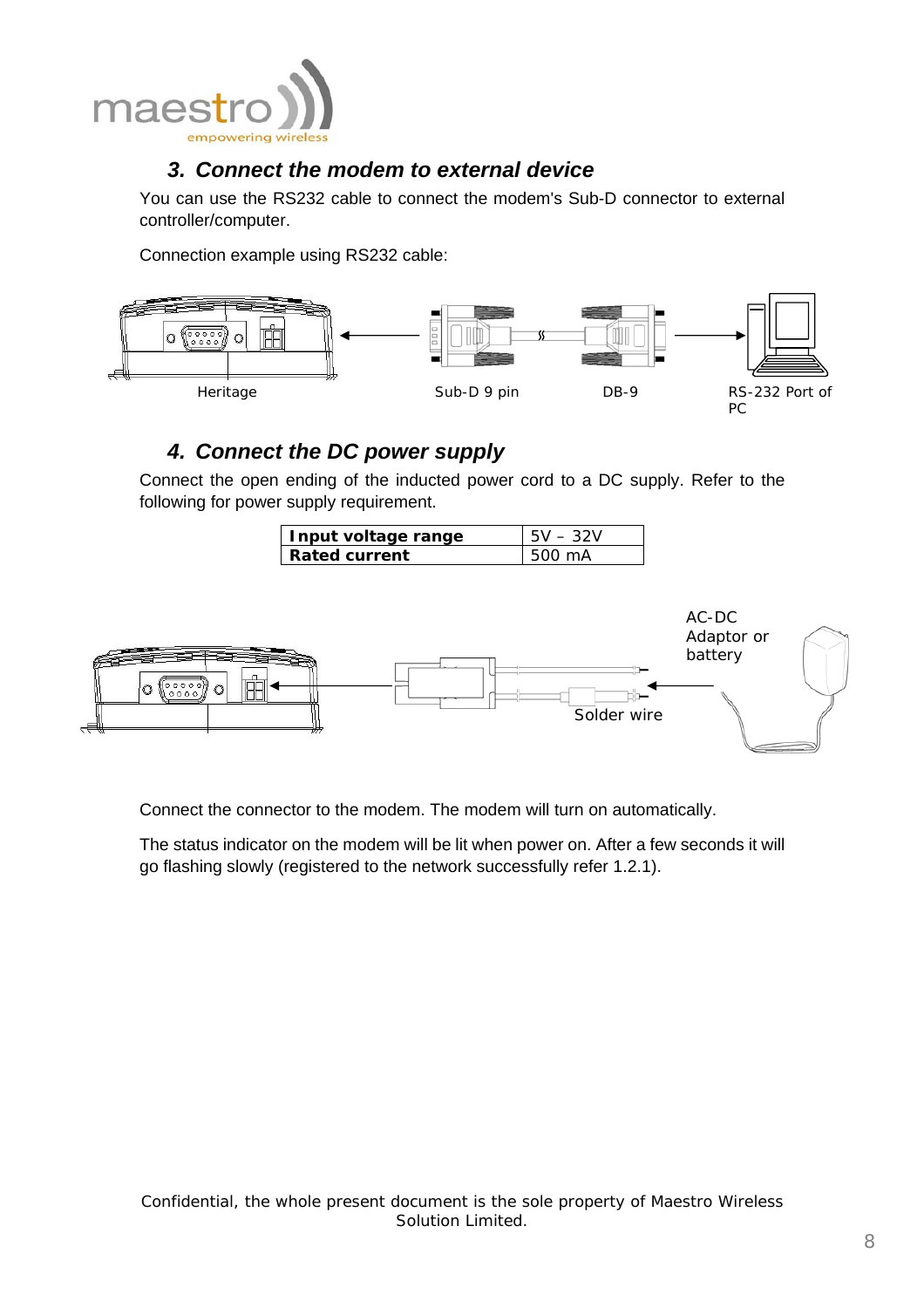<span id="page-9-0"></span>

## **CHAPTER 3: WORKING WITH MAESTRO HERITAGE**

### *1. Checking the modem (using Microsoft Windows XP HyperTerminal as example)*

a. On the first time power-up you can use terminal software to communicate with the modem through an RS232 serial port. Following example is using the HyperTerminal in Windows XP.



b. On Windows XP, start the HyperTerminal program. Assign a name for a new session.

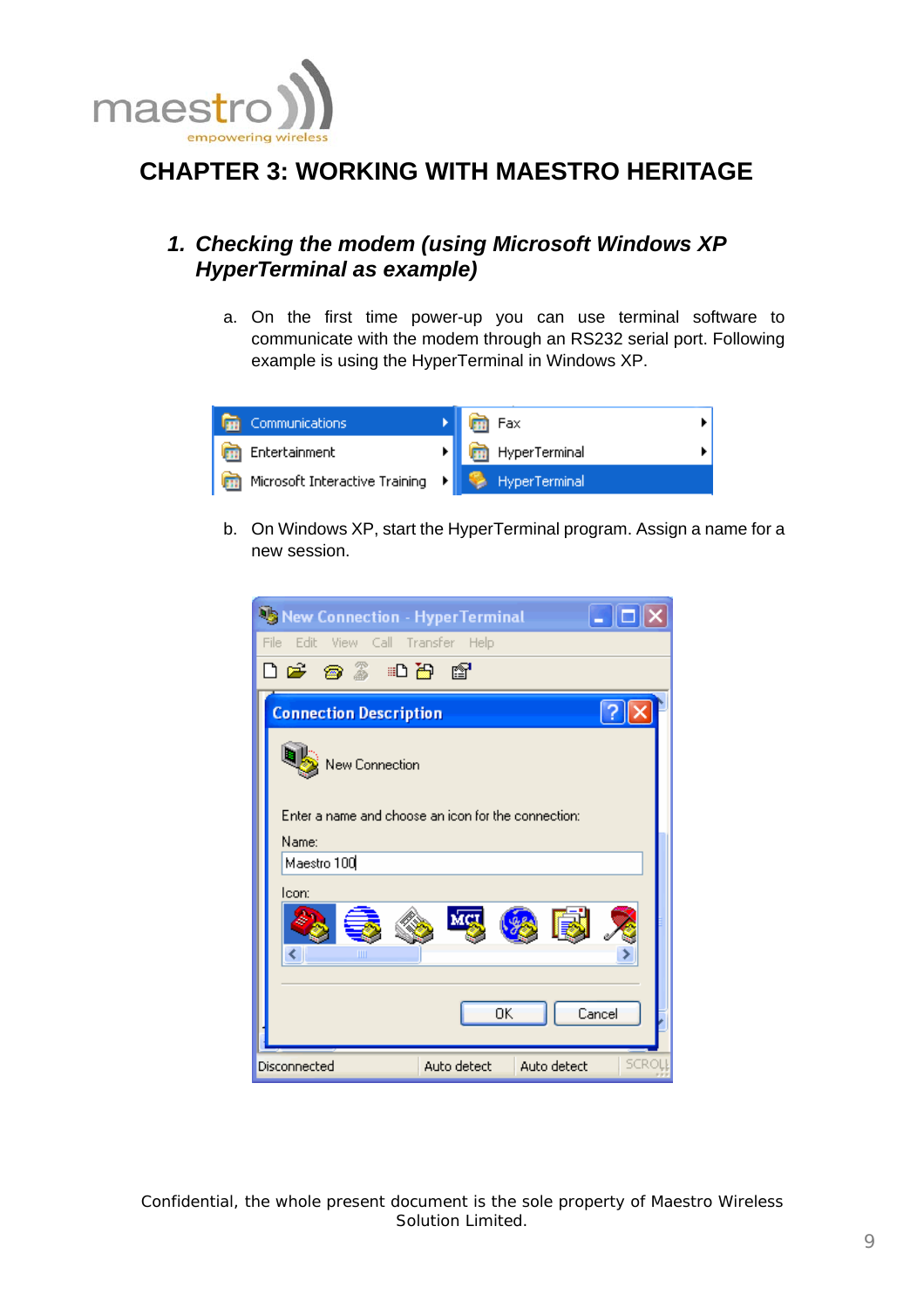

c. Choose the correct Com port and baud rate settings (9600bps for Eco; 115200bps for others, 8bits, no parity bit, 1 stop bit)

| $\Box$ d $\times$<br>Maestro 100 - HyperTerminal                          | <b>COM1 Properties</b>                  |
|---------------------------------------------------------------------------|-----------------------------------------|
| Edit View Call Transfer Help<br>File                                      | Port Settings                           |
| $D \ncong \ncong \ncong \ncong \ncong \ncong$                             |                                         |
| <b>Connect To</b>                                                         | Bits per second: 115200<br>$\checkmark$ |
| Maestro 100                                                               | Data bits: 8                            |
| Enter details for the phone number that you want to dial:<br>$\checkmark$ | Parity: None                            |
| Country/region: Hong Kong SAR (852)<br>Area code:                         | Stop bits: 1                            |
| Phone number:                                                             | Flow control: Hardware                  |
| Connect using:<br>COM1<br>$\checkmark$<br>OΚ<br>Cancel<br>$\checkmark$    | Restore Defaults                        |
| <b>SCROU</b><br>Auto detect<br>Auto detect<br>Disconnected                | OK<br>Cancel<br>Apply                   |

d. On the terminal screen, type "AT" to check the "OK" response from the modem

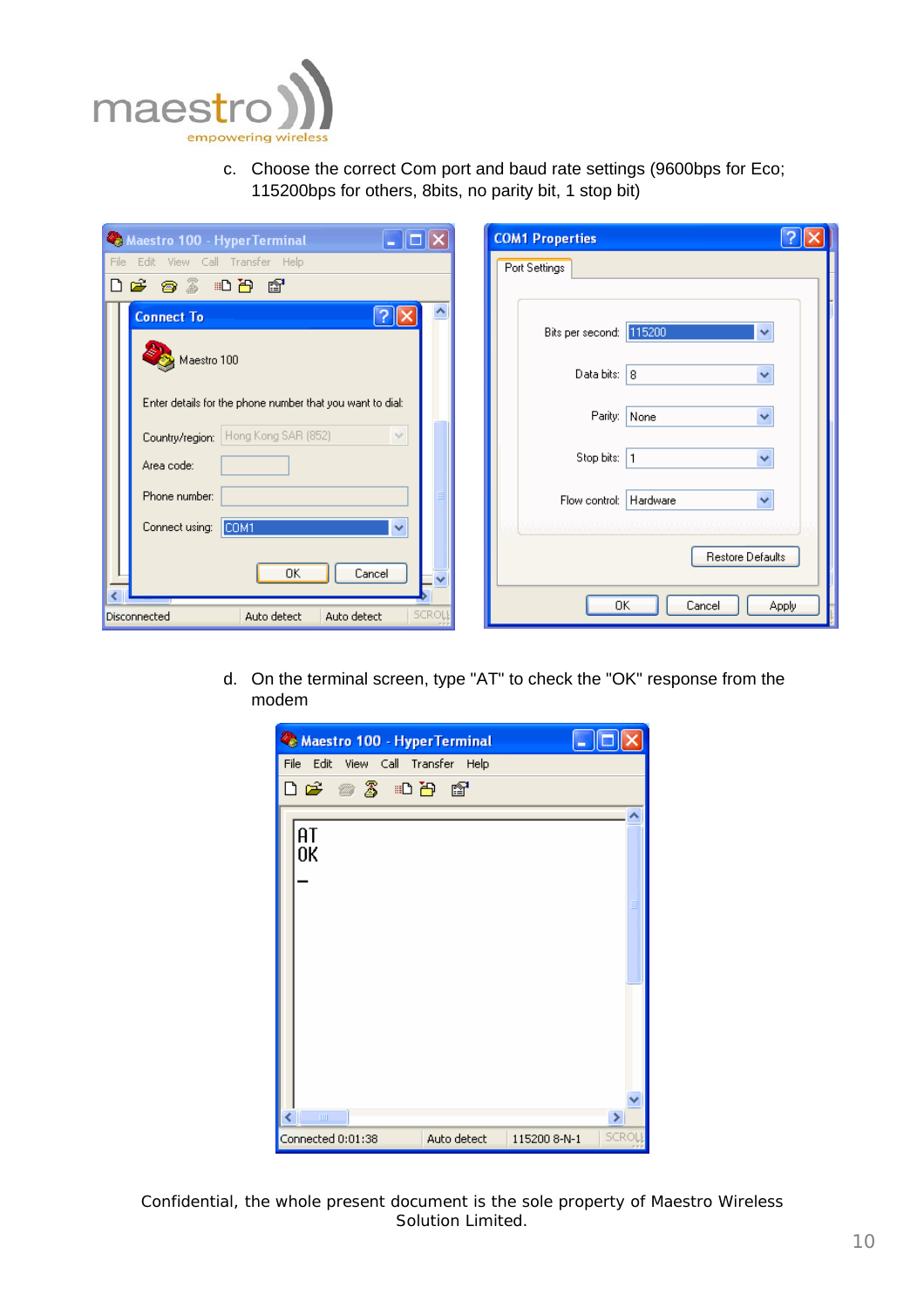<span id="page-11-0"></span>

### *2. Basic operation*

Followings are examples of some AT commands. Please refer to the AT command document for a full description.

Note: Issue AT+CMEE=1 to have extended error code (+CME ERROR)

| <b>Description</b>                      | AT commands    | <b>Modem</b><br>response | <b>Comments</b>                                                          |
|-----------------------------------------|----------------|--------------------------|--------------------------------------------------------------------------|
| <b>Network</b><br>registration          | AT+CREG?       | $CREG =  1$              | Modem registered to the<br>network                                       |
| checking                                |                | $CREG =  2$              | Registration lost,<br>re-registration attempt                            |
|                                         |                | $CREG = <$ mode $>$ ,0   | Modem not registered on the<br>network, no registration<br>attempt       |
| Receiving<br>signal strength            | $AT+CSQ$       | $+CSQ:20,0$              | The first parameter has to be<br>at least 15 for normal<br>communication |
| Receiving an                            |                | <b>RING</b>              | An incoming call is waiting                                              |
| incoming call                           | <b>ATA</b>     | OK                       | Answer the call                                                          |
| Make a call                             | ATD1234567;    |                          | Don't forget the ";" at the<br>end for "voice" call                      |
|                                         |                | <b>OK</b>                | Communication established                                                |
|                                         |                | CME ERROR: 11            | PIN code not entered (with<br>$+$ CME = 1 mode)                          |
|                                         |                | CME ERROR: 3             | AOC credit exceeded or a<br>communication is already<br>established      |
| Make an<br>emergency call               | ATD 112;       |                          | Don't forget the ";" at the<br>end for "voice" call                      |
|                                         |                | <b>OK</b>                |                                                                          |
| Communication<br>loss                   |                | <b>NO CARRIER</b>        |                                                                          |
| Hang up                                 | <b>ATH</b>     |                          |                                                                          |
|                                         |                | <b>OK</b>                |                                                                          |
| Enter PIN code                          | $AT+CPIN=1234$ | <b>OK</b>                |                                                                          |
|                                         |                | +CME ERROR: 16           | PIN Code accepted<br>Incorrect PIN code (with<br>$+CME = 1 mode$         |
|                                         |                | +CME ERROR: 3            | PIN already entered (with<br>$+CME = 1 mode$                             |
| Saves                                   | AT&W           |                          |                                                                          |
| parameters in<br>non-volatile<br>memory |                | OK                       | The configuration settings<br>are stored                                 |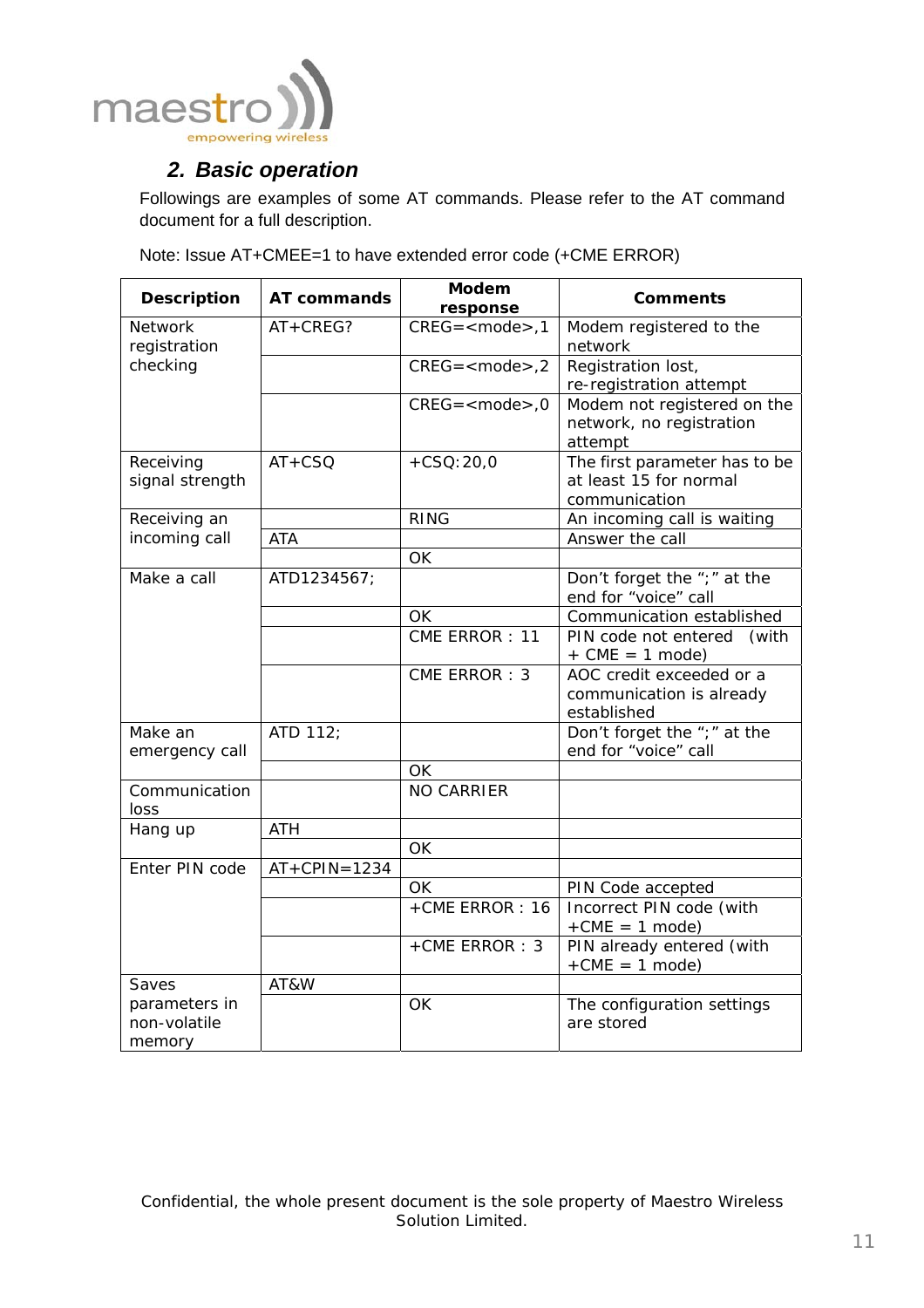<span id="page-12-0"></span>

## **CHAPTER 4: SPECIFICATIONS**

- Quad-Band GSM 850 / 900 / 1800 /1900 MHz
- Support Data, Voice and Fax
- ETSI GSM Phase 2 + compliant
- LED Bar indication of RSSI, Network Registration, Up/Down data Traffic and EDGE availability
- Group 3 FAX support (Class 1 and 2)
- GPRS Class 10 / EDGE Class 10
- Real time clock backup by Super-Capacitor
- Built-in watchdog chip to prevent modem lock-up
- Control via AT command (GSM 07.05, GSM 07.07 and WAVECOM proprietary)

#### **Power requirements:**

| Input voltage range | $5V - 32V$ |
|---------------------|------------|
| Rated current       | 500 mA     |

#### **Typical current consumption:**

|                                  | @5V                | @12V               | @32V              |
|----------------------------------|--------------------|--------------------|-------------------|
| GSM900 communication mode PCL=5  | 310mA              | 130mA              | 50 <sub>m</sub> A |
| DCS1800 communication mode PCL=5 | 240 <sub>m</sub> A | 100mA              | 40 <sub>m</sub> A |
| GPRS900 class 10 PCL=5           | 520 <sub>m</sub> A | 220 <sub>m</sub> A | 80 <sub>m</sub> A |
| GPRS1800 class 10 PCL=0          | 390 <sub>m</sub> A | 160 <sub>m</sub> A | 70 <sub>m</sub> A |
| Idle mode                        | 80 <sub>m</sub> A  | 35mA               | 18mA              |
| Idle mode with power saving      | 75 <sub>m</sub> A  | 34mA               | 15mA              |

#### **Interfaces:**

- SIM Holder
- 9 pin sub-D connector
- 4 pin power supply connector
- SMA antenna connector (50 Ohm)
- Din rail mountable
- Expansion slot for add-on module for customized functions

#### **Dimensions**

- Overall size: 79mm x 84mm x 27mm
- Weight: 100g
- Temperature range:  $-20^{\circ}$ C to  $+55^{\circ}$ C Operating ETSI compliant -35°C to +85°C Operating functional -40°C to +85°C Storage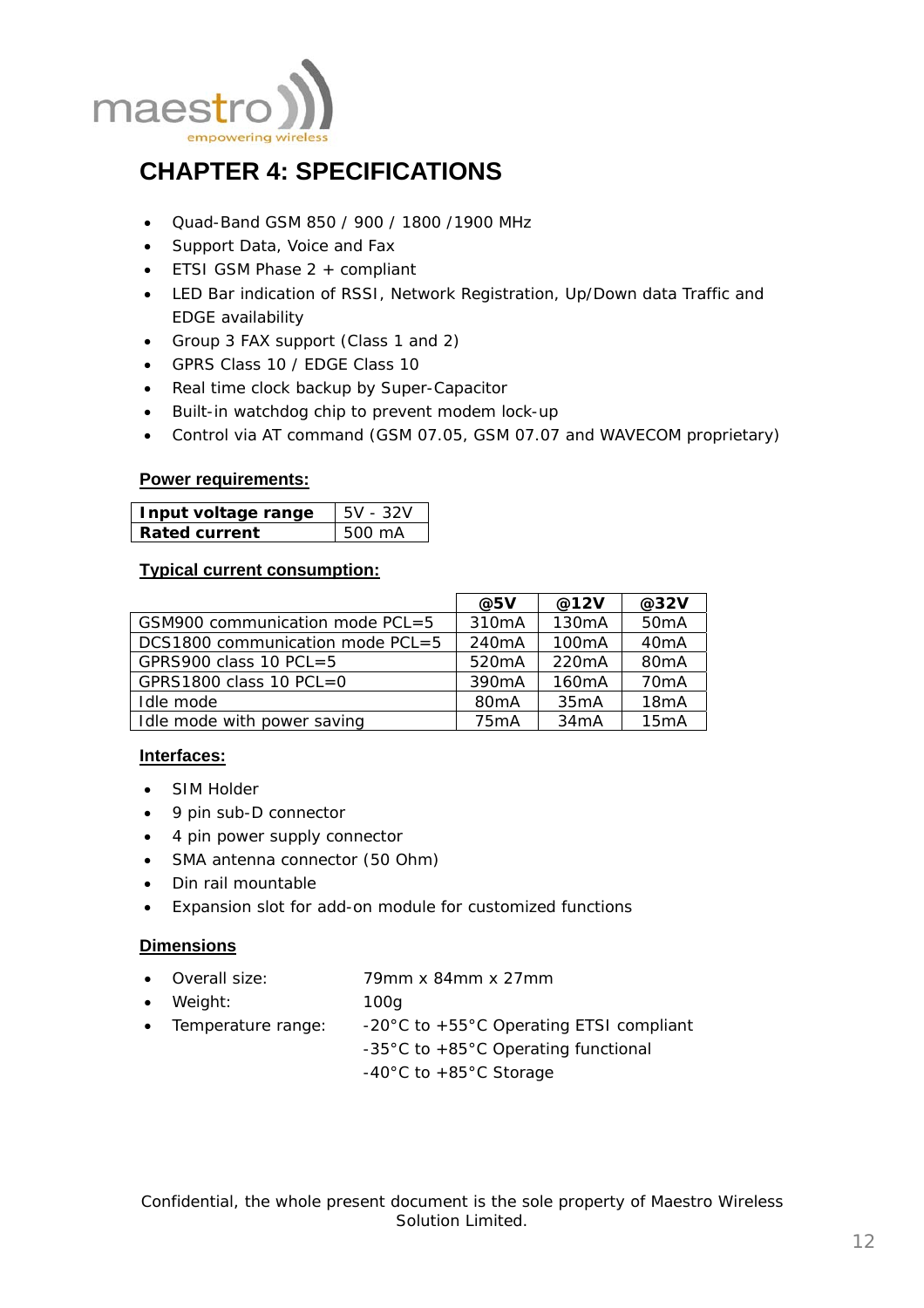<span id="page-13-0"></span>

## **CHAPTER 5: APPENDIX**

#### **Factory settings**

The modem has the following factory settings. Please refer to the AT command document for the meaning of each setting.

| <b>Related AT commands</b> | <b>Factory settings</b> | <b>Description</b>           |
|----------------------------|-------------------------|------------------------------|
| $AT + IPR$                 | 115200                  | DTE-DCE data rate            |
| $AT + IFC$                 | 2,2                     | DTE-DCE flow control         |
| $AT+ICF$                   | 3,4                     | DTE-DCE character framing    |
| ATE                        |                         | <b>ECHO</b>                  |
| AT&C                       |                         | DCR signal                   |
| AT&D                       | 2                       | DTR signal                   |
| <b>ATQ</b>                 | O                       | Result code suppression      |
| <b>ATV</b>                 |                         | Response format              |
| AT&S                       |                         | DSR signal                   |
| ATS0                       | $\Omega$                | Auto answer                  |
| $AT+CLIP$                  | Ω                       | Calling line ID presentation |
| $AT + CRLP$                |                         | Calling line ID restriction  |
| $AT+CSCS$                  | "PCCP437"               |                              |
| $AT+CMGF$                  |                         | Message format               |
| $AT+CSMP$                  | 1,67,0,0                | Test mode parameters         |
| $AT+CNMI$                  | 0, 1, 0, 0              | New message indication       |